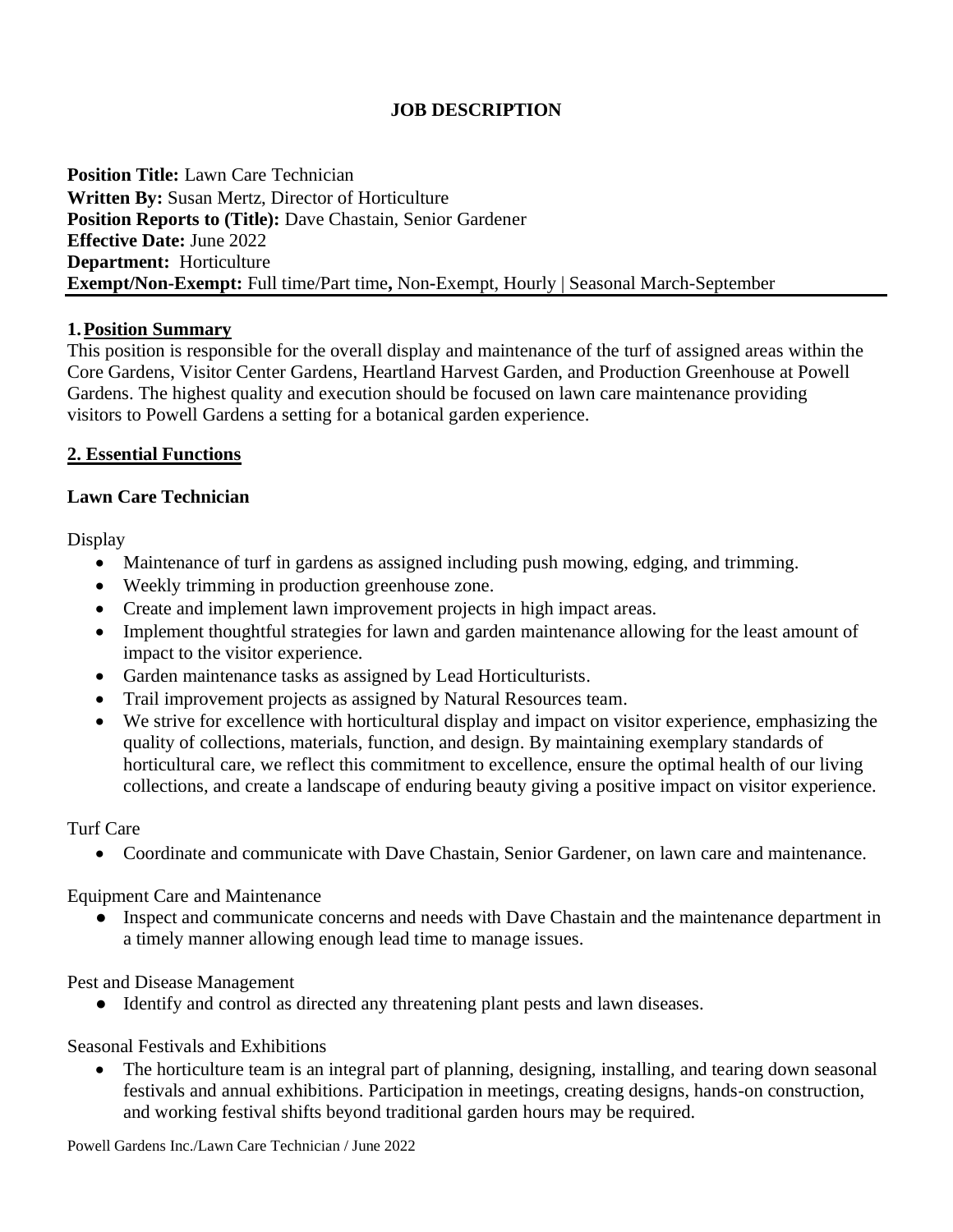Volunteers/Interns

● Provide direction and support for all volunteers and interns in your area.

# **3. Sphere of Responsibility**

Supervises:

● Volunteers

# **4. Internal and External Contacts**

**Internal:** Powell Gardens staff, horticulture department, maintenance department. **External:** Visitors, donors, volunteers, board members, contractors, vendors.

## **5. Consequence of Error**

This position is responsible for the turf, hiking areas, and other assigned areas at Powell Gardens. The overall quality and presentation of these areas often provide the visitor with their first impression.

| <b>Education</b>         | High School Diploma or GED, or AAS in Turf Management or related field.                                                                                                                                                                                                                                                                                                                                                                                                                                                                                                                                                                                                                                                                                                                                                                                                                                                                                                                                                                                                                                                                                                                                                                      |
|--------------------------|----------------------------------------------------------------------------------------------------------------------------------------------------------------------------------------------------------------------------------------------------------------------------------------------------------------------------------------------------------------------------------------------------------------------------------------------------------------------------------------------------------------------------------------------------------------------------------------------------------------------------------------------------------------------------------------------------------------------------------------------------------------------------------------------------------------------------------------------------------------------------------------------------------------------------------------------------------------------------------------------------------------------------------------------------------------------------------------------------------------------------------------------------------------------------------------------------------------------------------------------|
| <b>Experience</b>        | <b>Experience in Lawn Care Maintenance</b>                                                                                                                                                                                                                                                                                                                                                                                                                                                                                                                                                                                                                                                                                                                                                                                                                                                                                                                                                                                                                                                                                                                                                                                                   |
| <b>Equipment</b>         | Experience operating push mower, trimmer, edger, and leaf blower                                                                                                                                                                                                                                                                                                                                                                                                                                                                                                                                                                                                                                                                                                                                                                                                                                                                                                                                                                                                                                                                                                                                                                             |
| Knowledge                | Operate necessary garden equipment and vehicle. Valid driver's license                                                                                                                                                                                                                                                                                                                                                                                                                                                                                                                                                                                                                                                                                                                                                                                                                                                                                                                                                                                                                                                                                                                                                                       |
| <b>Communications</b>    | Written and oral communication skills. Timely and organized.                                                                                                                                                                                                                                                                                                                                                                                                                                                                                                                                                                                                                                                                                                                                                                                                                                                                                                                                                                                                                                                                                                                                                                                 |
| <b>Core Competencies</b> | Action-Oriented Readily takes action on challenges, without unnecessary<br>planning; identifies and seizes new opportunities; displays a can-do<br>attitude in good and bad times; steps up to handle tough issues.<br>Courage<br>Readily tackles tough assignments; faces difficult issues and supports<br>others who do the same; provides direct and actionable feedback; is<br>willing to champion an idea or position despite dissent or political risk.<br><b>Instills Trust</b><br>Demonstrates respect of others through honoring commitments;<br>demonstrates fair and ethical behavior with customers and employees; is<br>consistently aware of the shadow he/she casts; gains the confidence and<br>trust of others easily; expresses self in credible and transparent manner.<br><b>Managing Change &amp; Improvement</b><br>Measures effectiveness in initiating changes; adapts to necessary changes<br>from old methods when they are no longer practical; identifies new<br>methods and generates improvement in the organization's performance.<br><b>Nimble Learning</b><br>Learns quickly when facing new situations; experiments to find new<br>solutions; takes on the challenge of unfamiliar tasks; extracts lessons |

# **6. Experience/Education**